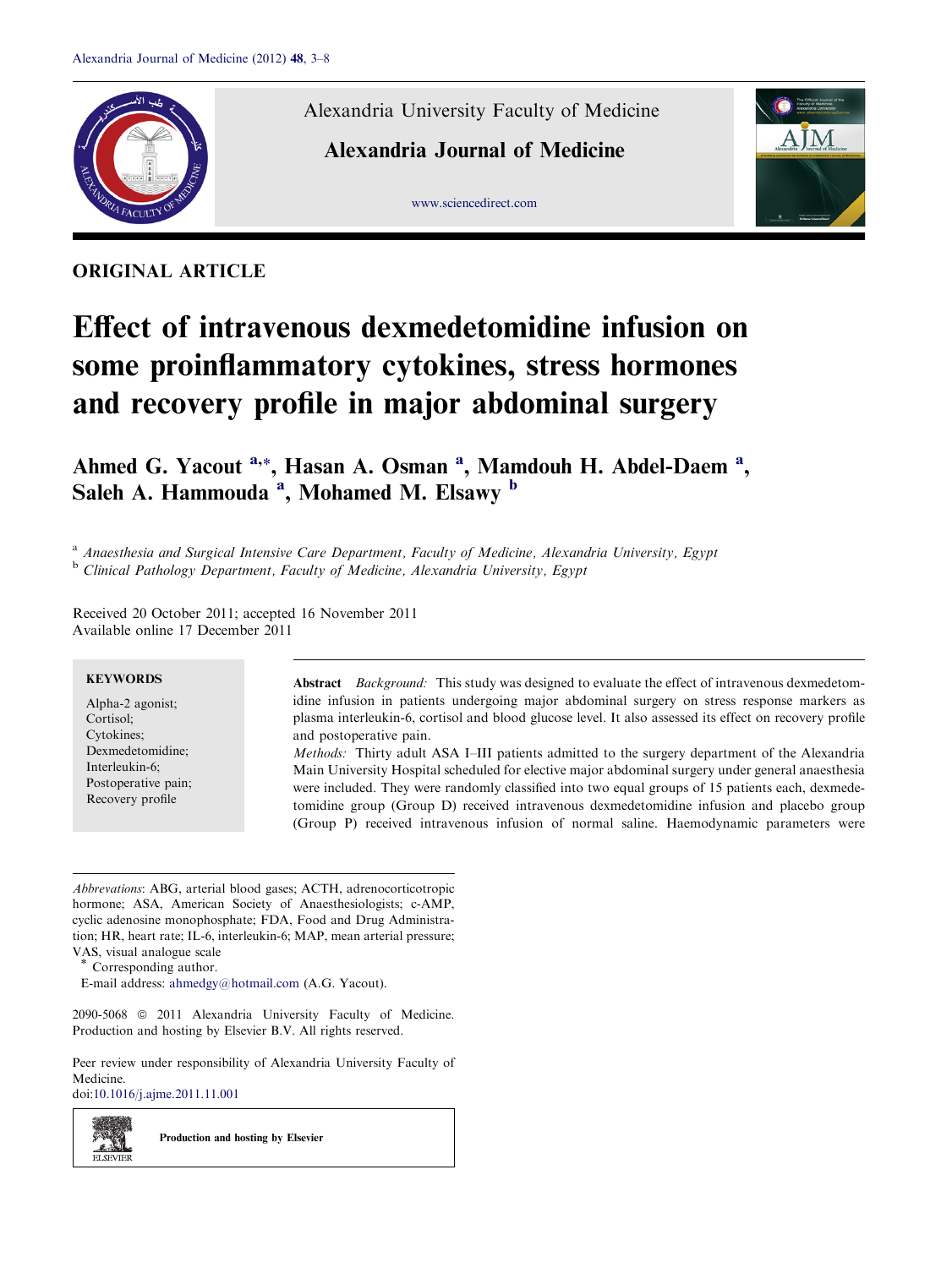recorded intra- and postoperatively. Interleukin-6, cortisol and blood glucose levels were measured.Recovery profile, postoperative pain score and analgesic requirement postoperatively were assessed.

Results: Heart rate and mean arterial pressure were significantly lower in group D relative to group P during most of the intra- and postoperative periods. Postoperatively, the levels of interleukin-6, cortisol and blood glucose were significantly lower in group D relative to group P. Recovery time was longer in group D than group P but with no significant difference. Postoperative pain score was significantly less in group D relative to group P during the early postoperative period with smaller amount of analgesic requirements in group D.

Conclusion: Dexmedetomidine is safe and effective in blunting the postoperative rise of the proinflammatory cytokine interleukin-6 and resulted in lower levels of markers of stress response to surgery as cortisol and blood glucose. Dexmedetomidine also reduces the postoperative pain score without delaying recovery from anaesthesia.

ª 2011 Alexandria University Faculty of Medicine. Production and hosting by Elsevier B.V. All rights reserved.

## 1. Introduction

The stress response to surgery is a major neuroendocrine and cytokine response to surgical trauma, characterized by increases in catecholamine and steroid hormones, with predict-able metabolic consequences.<sup>[1](#page-4-0)</sup> This stress response has been considered as the homeostatic defense mechanism, important for the body for adaptation and developing resistance to the noxious insults. Such exaggerated physiological changes in patients with coexisting diseases is always life threatening. If the stress response is prolonged, the continuous hyper-metabolic state may result in exhaustion of essential components of the body causing loss of weight, fatigue, decreased resistance, delayed ambulation and increased morbidity and mortality.<sup>[2](#page-5-0)</sup>

The cytokine cascade activated in response to surgical trauma consists of a complex biochemical network with diverse effects on the injured host. Cytokines are immune mediators that direct the inflammatory response to sites of injury and infection and are essential for wound healing. An exaggerated production of proinflammatory cytokines from the primary site of injury, however, can manifest systemically as haemody-namic instability or metabolic derangements.<sup>[3](#page-5-0)</sup>

Circulating interleukin-6 (IL-6) level appears to be proportional to the extent of tissue injury during an operation. IL-6 stimulates the acute-phase reaction, which enhances the innate immune system and protects against tissue damage.<sup>[4](#page-5-0)</sup>

Excitation of the hypothalamus during stress results in the secretion of ACTH which in turn initiates sudden increase in cortisol level. The metabolic effects of cortisol are directed to overcome the stressful state. Cortisol has widespread effects on the metabolism and utilization of glucose, amino acid and fatty acids in hepatic and extra-hepatic tissues. The cortisol causes rapid mobilization of amino acids and fat from their cellular stores, making them immediately available both for energy and synthesis of other compounds including glucose needed by different tissues.<sup>5</sup>

Alpha-2 receptors are a subgroup of noradrenergic receptors that mediate the function of the sympathetic nervous system. The alpha-2 receptor is probably the body's most important presynaptic receptor; its activation results in reduction in norepinephrine release, which can be used therapeutically to induce sympatholysis.<sup>[6](#page-5-0)</sup>

Alpha-2 agonists including clonidine and dexmedetomidine have seen extensive use. Dexmedetomidine differs from clonidine in two important respects: significantly greater (8x) affinity for the alpha-2 receptor and is easier to titrate.<sup>[6](#page-5-0)</sup> Dexmedetomidine is constituted from the dextro-rotatory isomer of medetomidine.<sup>[7](#page-5-0)</sup>

Dexmedetomidine is the first marketed sedative to make use of highly selective alpha-2 agonist activity. Sedation with dexmedetomidine differs in several important ways from sedation with other agents. First, unlike commonly used sedatives such as propofol or midazolam, dexmedetomidine produces an ''interactive'' form of sedation, in which patients may be aroused easily with stimulation, and are cooperative once aroused. Second, dexmedetomidine has analgesic properties and may significantly reduce concomitant opioid use. Third, dexmedetomidine is accompanied by virtually no respiratory depression at clinically relevant doses. Finally, dexmedetomi-dine has predictable sympatholytic effects.<sup>[6](#page-5-0)</sup>

Because of its sympatholytic properties, dexmedetomidine was initially developed as an anaesthetic premedication, with the goal of attenuating the sympathetic response to periopera-tive stresses such as laryngoscopy and intubation.<sup>[8](#page-5-0)</sup>

In addition to sedative effects, dexmedetomidine has significant analgesic qualities and has been labelled as ''analgesiasparing'' by the FDA. Analgesia with dexmedetomidine is mediated primarily through interaction at alpha-2a within the spinal cord, where drug activity attenuates nociceptive signal transduction. The actual mechanism of action appears to involve an interaction with opioid receptors, and although dexmedetomidine alone has been documented to reduce pain, the effect when given jointly with opioids may be additive or syn-ergistic.<sup>[9](#page-5-0)</sup> Dexmedetomidine provides intense analgesia during the postoperative period and reduces the total number of post-surgical patients requiring opioids with a corresponding reduction in opioid-associated side effects.<sup>[10](#page-5-0)</sup> Because dexmedetomidine has no depressant effects on ventilation, its analgesic effect may offer a significant advantage for patients at risk for respiratory decompensation.<sup>11</sup>

The aim of the present work was to study the effect of intravenous dexmedetomidine infusion on haemodynamic changes, plasma level of interleukin-6, cortisol, blood glucose level, recovery profile and postoperative pain in patients undergoing major abdominal surgery.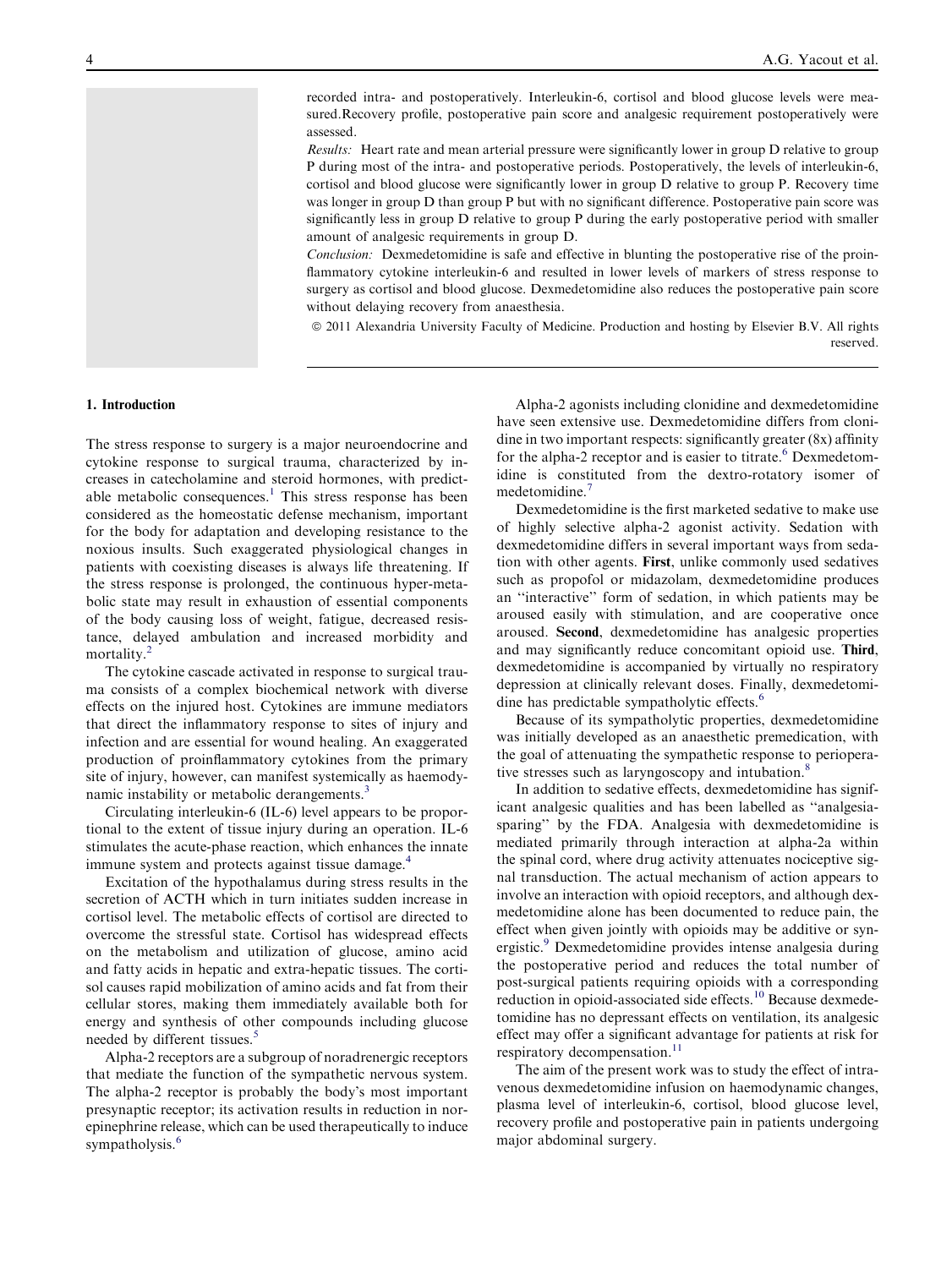#### 2. Methods

## 2.1. Patients

The present double blind study was carried out on 30 adult patients admitted to the surgery department of the Alexandria Main University Hospital belonging to American Society of Anaesthesiologists (ASA) physical status grade I–III, scheduled for elective major abdominal surgery under general anaesthesia. After approval of the medical ethics committee, informed written consent was obtained from all patients.

Patients were randomly classified using closed envelope technique into two equal groups according to the drug infused intraoperatively. Dexmedetomidine group (Group D); received loading dose of intravenous dexmedetomidine infusion of 1  $\mu$ g/kg IV over 10 minutes followed by maintenance dose of 0.5  $\mu$ g/kg/hr till the end of surgery and placebo group (Group P); received intravenous infusion of normal saline 0.9 % over 10 minutes followed by continuous infusion till the end of surgery.

All patients received the same anaesthetic technique. Standard monitoring was established. Before induction of general anaesthesia, a thoracic epidural catheter was placed.

## 2.2. Measurements

Heart rate (HR) and mean arterial pressure (MAP) were recorded at the following times: before induction, after induction, after intubation, intraoperatively every 15 minutes till the end of surgery, after complete recovery and postoperatively every 6 hours during the first 24 hours.

Plasma levels of interleukin-6, plasma cortisol level and blood glucose level had been measured before induction, after complete recovery and first day postoperatively at 8:00 am.

Recovery profile had been assessed by measuring tracheal extubation time, time to eye opening, and time to following verbal commands. These durations start from end of surgery and discontinuation of inhalational anaesthetics.<sup>1</sup>

Assessment of postoperative pain using visual analogue scale (VAS) in which each patient was asked to estimate his pain on vertical VAS 0–10 cm where (0) is marked as no pain and  $(10)$  is marked as the worst pain ever felt.<sup>[13](#page-5-0)</sup> This was recorded at 10, 30, 60, 90 and 120 minutes and at 6, 12, 18 and 24 hours postoperatively. Total dose of ketorolac given for each patient in the first 24 hours was recorded.

## 2.3. Statistical analysis

Data was analysed using SPSS statistical package version 15 for Microsoft Windows. Numerical data was expressed as mean  $\pm$  standard deviation. Comparison between the two groups was done using parametric or non-parametric t-test. The level of significance adopted for this study was  $P \le 0.05$ .

## 3. Results

There were no statistically significant differences between the two groups as regards age, sex, body weight and durations of surgery and anaesthesia as shown in Table 1.

Baseline values of HR and MAP were comparable in both groups. Intraoperatively, the HR and MAP were significantly lower in group D relative to group P after intubation and during most of the intra- and postoperative periods as shown in [Figs. 1 and 2](#page-3-0).

There was no statistically significant difference between the two groups as regards the basal level of blood glucose, interleukin-6, and cortisol. After complete recovery and at the first day postoperatively, they increased in both groups but with significantly lower value in group D relative to group P as shown in [Table 2.](#page-3-0)

Recovery profile was assessed by measuring tracheal extubation time, time to eye opening and time to following verbal commands which were longer in group D relative to group P but with no statistically significant difference between both groups as shown in [Fig. 3](#page-4-0).

Postoperative pain score using VAS was significantly less in group D relative to group P during 10, 30 and 60 minutes postoperatively. During the other postoperative study periods, the VAS was less in group D but with no significant difference between both groups as shown in [Fig. 4.](#page-4-0) Postoperative ketorolac requirement was significantly less in group D relative to that in group P as shown in [Fig. 5](#page-4-0).

## 4. Discussion

The stress response to surgery is the name given to the hormonal and metabolic changes following injury or trauma. A normal, balanced, well controlled inflammatory response in previously healthy patients almost always results in an uneventful recovery. However, some patients may develop an exaggerated high or insufficient response. A suppressed response or prolonged illness may result in compromised organ function that requires exogenous support. $^{14}$  $^{14}$  $^{14}$ 

Dexmedetomidine is an  $\alpha_2$ -adrenergic agonist which is the pharmacologically active dextroisomer of medetomidine.<sup>[15](#page-5-0)</sup> The centrally acting  $\alpha_2$ -adrenergic agonists including dexmedetomidine activate receptors in the medullary vasomotor centre, reducing norepinephrine turnover and decreasing central sympathetic outflow, resulting in alterations in sympathetic

| Demographic and operative data of dexmedetomidine group and placebo group.<br>Table 1 |                             |                                              |            |  |  |
|---------------------------------------------------------------------------------------|-----------------------------|----------------------------------------------|------------|--|--|
|                                                                                       | Group D $(n = 15)$          | Group P $(n = 15)$                           | $P$ -value |  |  |
| Age (years)                                                                           | $49.60 \pm 6.56$            | $47.07 \pm 6.52$                             | 0.149      |  |  |
| Sex (M/F)                                                                             | 8/7                         | 9/6                                          | 0.713      |  |  |
| Weight (kg)                                                                           | $78.1 \pm 11.64$            | $74.9 \pm 11.59$                             | 0.228      |  |  |
| Duration of surgery (min)                                                             | $194.0 \pm 13.26$           | $192.0 \pm 17.2$                             | 0.362      |  |  |
| Duration of anaesthesia (min)                                                         | $206.33 \pm 15.06$          | $204.67 \pm 16.95$                           | 0.389      |  |  |
| $\sim$ $\sim$ $\sim$<br>$\sim$ $\sim$                                                 | $\sim$ $\sim$ $\sim$ $\sim$ | $\sim$<br>$\sim$ $\sim$ $\sim$ $\sim$ $\sim$ |            |  |  |

Quantitative data expressed as mean  $\pm$  SD, sex expressed in numbers. Group  $D =$  dexmedetomidine group, Group  $P =$  placebo group.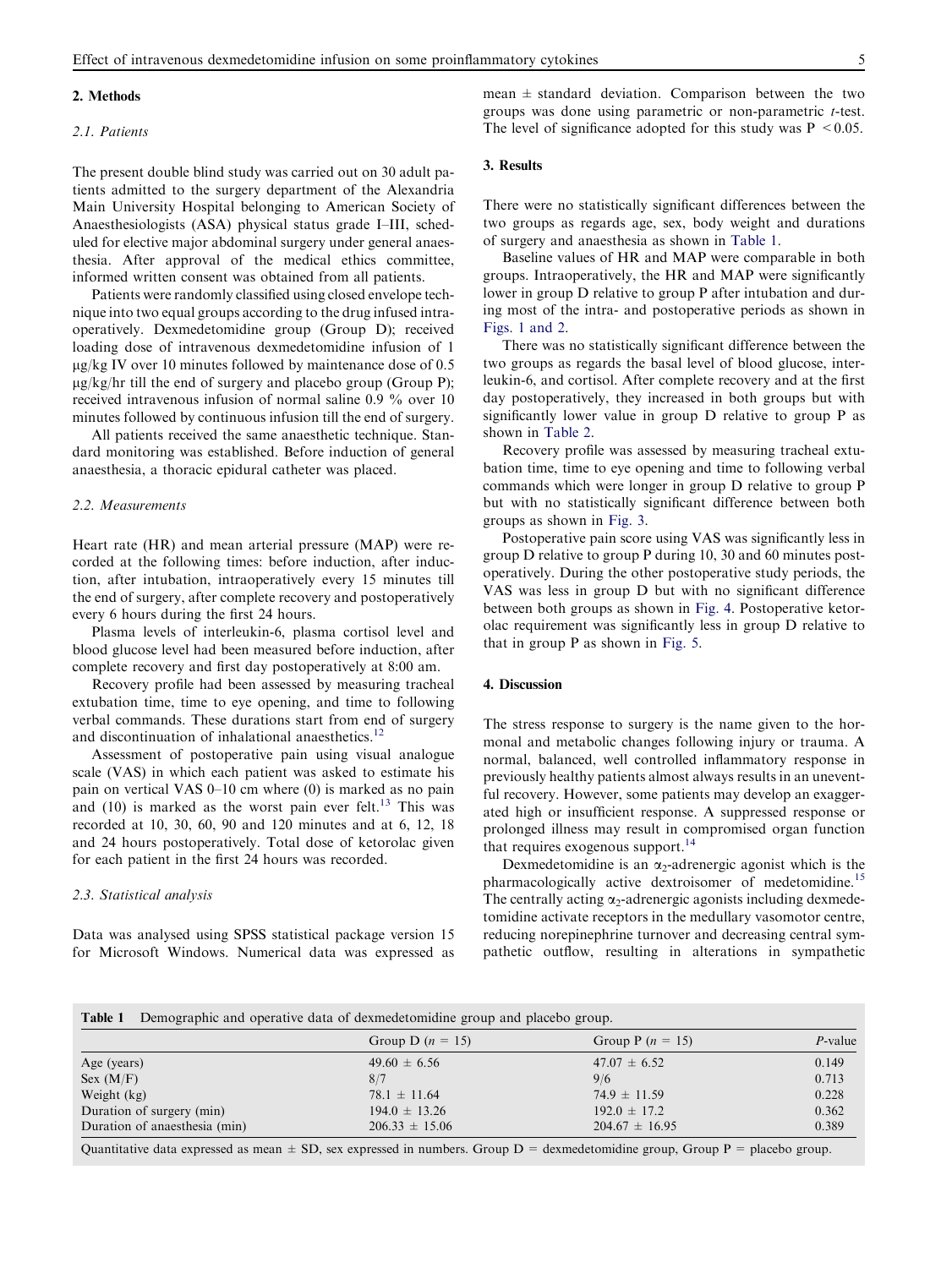<span id="page-3-0"></span>

Figure 1 Comparison between the two studied groups regarding changes in heart rate (beats/min). Group  $D =$  dexmedetomidine group, Group  $P =$  placebo group.

function. Additional effects result from the central stimulation of parasympathetic outflow and inhibition of sympathetic outflow from the locus cereleus in the brainstem. The activation of  $\alpha$ -adrenergic receptors in the dorsal horn of the spinal cord inhibits the release of substance P, a nociceptive mediator, resulting in primary analgesic effects as well as potentiating of opioid-induced analgesia.[16](#page-5-0)

The present study was designed to evaluate the effect of intravenous dexmedetomidine infusion on stress response markers in major abdominal surgery as plasma interleukin-6, cortisol and blood glucose level. It also assessed its effect on recovery profile and postoperative pain.

All patients were scheduled for elective major abdominal surgery under general anaesthesia. They were divided into one of two groups according to the type of infusion. Dexmedetomidine group (Group D) whose patients received intravenous dexmedetomidine infusion and placebo group (Group P) whose patients received intravenous infusion of normal saline. Patients were followed up in the surgical ICU for postoperative care.

In the present study, the basal readings of HR and MAP were within normal physiological ranges and with no significant difference between both groups. HR and MAP were significantly lower but with haemodynamic stability, in group D relative to group P during most of the intra- and postoperative periods. Dexmedetomidine was able to blunt the increase in HR and MAP associated with endotracheal intubation in group D.

In agreement with the present study, Jaakola et al. $17$ showed that dexmedetomidine attenuated the increase in HR and MAP during intubation. Lawrence et al. $^{18}$  $^{18}$  $^{18}$  found that a single dose of dexmedetomidine before induction of anaesthesia attenuated the haemodynamic response to intubation and extubation.



Figure 2 Comparison between the two studied groups regarding changes in mean blood pressure (mmHg). Group  $D =$  dexmedetomidine group, Group  $P =$  placebo group.

| Table 2 |  |  |  | Comparison between the two studied groups regarding changes of plasma interleukin-6, cortisol and blood glucose. |  |
|---------|--|--|--|------------------------------------------------------------------------------------------------------------------|--|
|         |  |  |  |                                                                                                                  |  |

|                         | Group D           | Group P            | $P$ value |  |
|-------------------------|-------------------|--------------------|-----------|--|
| Interleukin-6 $(pg/ml)$ |                   |                    |           |  |
| Before induction        | $8.85 \pm 1.45$   | $9.01 \pm 1.60$    | 0.393     |  |
| After recovery          | $9.66 \pm 1.30$   | $34.75 \pm 11.97$  | $0.000*$  |  |
| First day PO            | $9.73 \pm 1.69$   | $62.29 \pm 19.52$  | $0.000*$  |  |
| Cortisol $(\mu g/dl)$   |                   |                    |           |  |
| Before induction        | $12.33 \pm 4.73$  | $12.01 \pm 4.47$   | 0.427     |  |
| After recovery          | $14.51 \pm 5.75$  | $33.08 \pm 7.42$   | $0.000*$  |  |
| First day PO            | $15.39 \pm 6.0$   | $49.82 \pm 6.81$   | $0.000*$  |  |
| Glucose $(mg/dl)$       |                   |                    |           |  |
| Before induction        | $96.47 \pm 10.33$ | $96.0 \pm 12.26$   | 0.456     |  |
| After recovery          | $99.80 \pm 10.78$ | $142.07 \pm 14.44$ | $0.000*$  |  |
| First day PO            | $98.27 \pm 11.55$ | $132.6 \pm 30.25$  | $0.000*$  |  |

Data expressed as mean  $\pm$  SD. Group D = dexmedetomidine group, Group P = placebo group.

*p* is significant if  $\leq 0.05$ .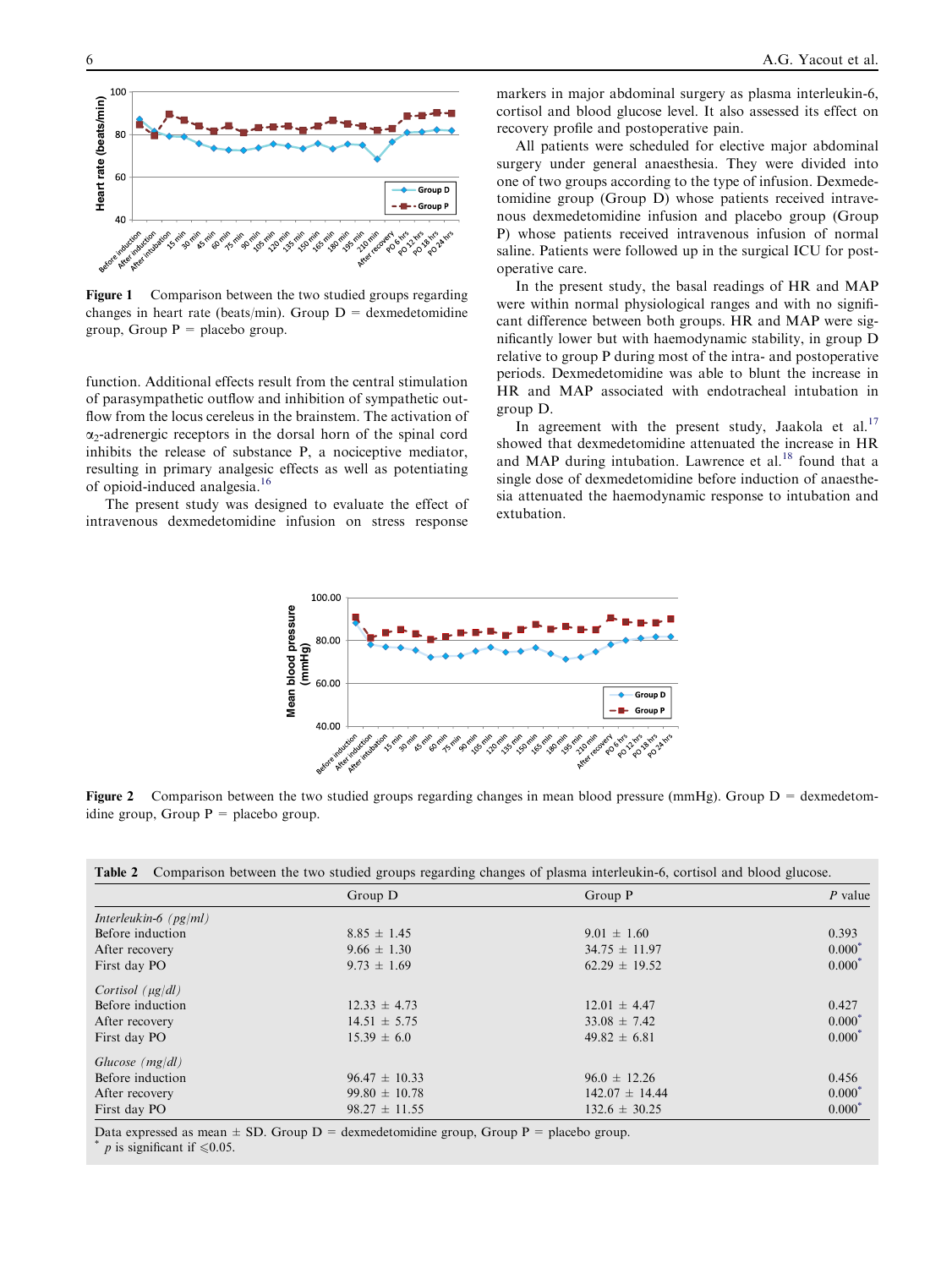<span id="page-4-0"></span>

Figure 3 Comparison between the two groups regarding recovery profile using the means of the following: tracheal extubation time, time to eye opening and time to following verbal commands (minutes). Group  $D =$  dexmedetomidine group, Group  $P =$  placebo group.



Figure 4 Comparison between the two studied groups regarding changes of visual analogue scale. Group  $D =$  dexmedetomidine group, Group  $P =$  placebo group.



Figure 5 Comparison between the two studied groups regarding mean total dose of ketorolac (mg). Group  $D =$  dexmedetomidine group, Group  $P =$  placebo group.

Postoperatively, the levels of interleukin-6, cortisol and blood glucose increased in both groups but were significantly lower in group D relative to group P.

Aho et al. $^{19}$  $^{19}$  $^{19}$  found that patients receiving dexmedetomidine had significantly lower intraoperative cortisol levels as compared with those who did not receive the drug before surgery. This supports the finding of the present study that dexmedetomidine administration resulted in lower levels of stress response markers to surgery.

In agreement with the present study, Uyar et al. $^{20}$  $^{20}$  $^{20}$  found that plasma concentration of cortisol and glucose had increased significantly in the placebo group, than in the dexmedetomidine group. Interestingly, Mukhar et al.<sup>[21](#page-5-0)</sup> found that dexmedetomidine did inhibit the hyperglycaemic response to surgery significantly more than placebo, and this may reflect attenuation of the sympatho-adrenal response.

In contrast to the present study, Aantaa et al.<sup>22</sup> measured cortisol level in patients undergoing minor gynaecologic surgery and found that it was equally increased in saline and dexmedetomidine group.

The results of the present study indicated that proinflammatory cytokine production (IL-6) was stimulated in the postoperative period following major abdominal surgery. Dexmedetomidine attenuated the stress response and so suppressed the postoperative rise of IL-6 which was significantly higher in group P relative to group D. IL-6 is a main proinflammatory cytokine produced as early as two to four hours after tissue damage. IL-6 level has a direct relation to the severity of inflammation and tissue injury. One mechanism of stimulation of IL-6 release is via the intracellular cyclic adenosine monophosphate (cAMP) concentrations.<sup>[23](#page-5-0)</sup> Dexmedetomidine stimulates the postsynaptic  $\alpha_2$ -adrenergic receptors resulting in inhibitory feedback and decreased activity of adenylyl cyclase enzyme.[24](#page-5-0)

In the present study, dexmedetomidine provides sedation without delaying recovery from anaesthesia. Dexmedetomidine is associated with what has been termed ''arousable sedation.'' Patients receiving dexmedetomidine can typically respond to commands when lightly aroused.

Turan et al. $^{25}$  $^{25}$  $^{25}$  found that dexmedetomidine improved extubation conditions but did not prolong recovery in patients presenting for craniotomy. Norimasa et al.<sup>[26](#page-5-0)</sup> studied the recovery profile from dexmedetomidine as a general anaesthetic adjuvant in patients undergoing lower abdominal surgery. They concluded that postoperative cognitive function was not affected by dexmedetomidine administration.

Basar et al.<sup>[27](#page-5-0)</sup> concluded that a single dose of 0.5  $\mu$ g/kg of dexmedetomidine given preoperatively led to significant sedation with no change in recovery scores.

In the present study, VAS for pain score was less in group D relative to group P and postoperative ketorolac requirement was significantly less in group D relative to that in group P.

Dexmedetomidine provides sedation and analgesia with no accompanying respiratory depression.<sup>[28](#page-5-0)</sup> In addition, it has an opioid-sparing effect.[29](#page-5-0) The analgesic, sedative/hypnotic and anxiolytic properties of dexmedetomidine make this drug potentially useful for painful surgical procedures.<sup>3</sup>

In agreement with the present study, Gurbet et al. $31$  found that dexmedetomidine resulted in reduced need for rescue sedation. They found that continuous infusion of dexmedetomidine during abdominal surgery significantly reduces the amount of patient controlled analgesia with morphine without affecting time to extubation. Dholakia et al. $32$  found that patients in the dexmedetomidine group were administered less narcotics during their hospital stay, and these patients were discharged home sooner than patients in the control group.

### References

1. O'Riain SC, Buggy DJ, Kerin MJ. Inhibition of the stress response to breast cancer surgery by regional anesthesia and analgesia does not affect vascular endothelial growth factor and prostaglandin E2. Anesth Analg 2005;100:1244–9.